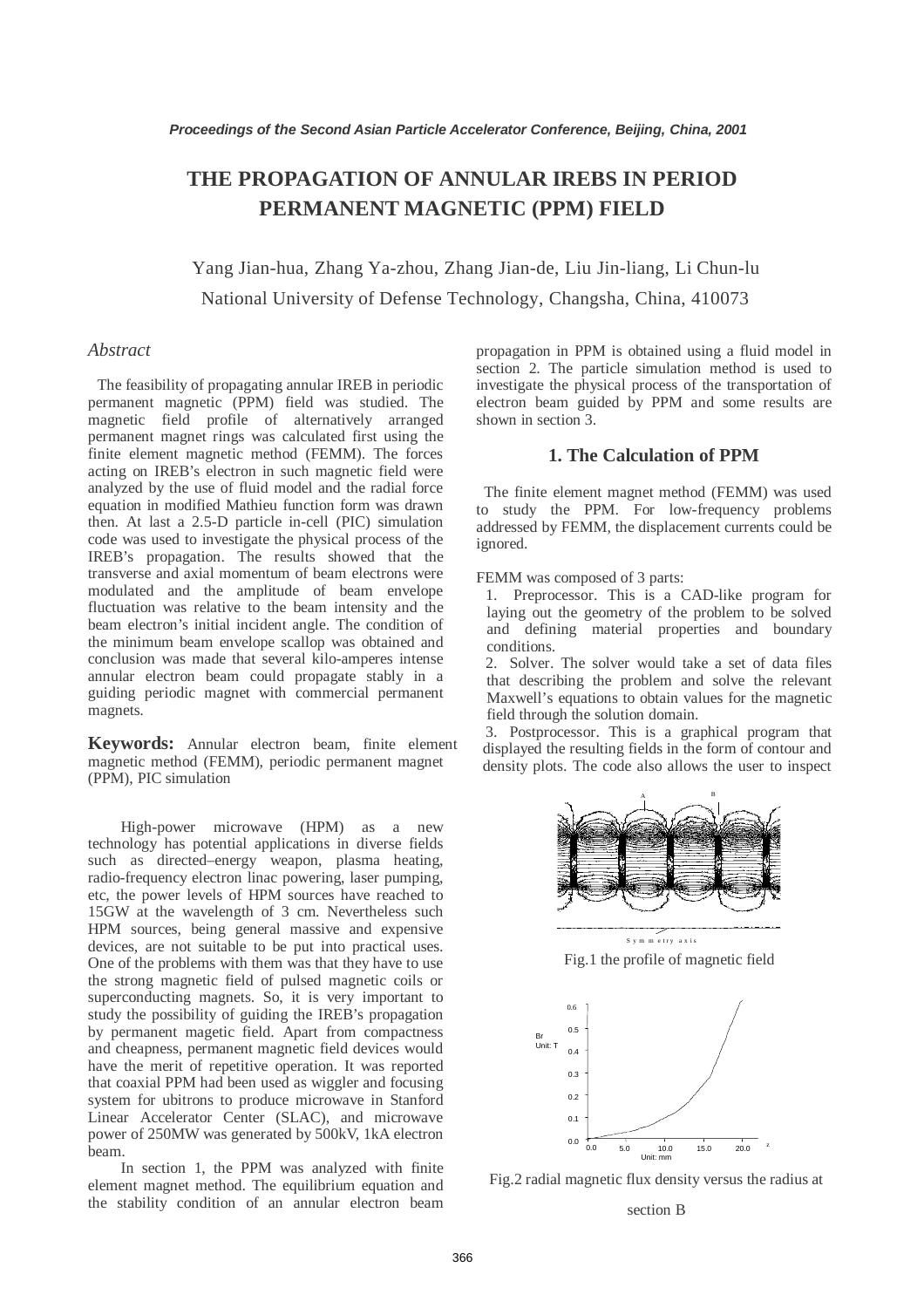

Fig.3 Axial magnetic flux density versus the radius at

#### section A

the field at arbitrary points and plot various quantities of interest along user-defined contours.

The problem was defined as follows: there were 13 periods with 0.2 cm length of soft magnet and 3cm length of hard magnet in one period and the inner radius of the PPM was 2.5cm. The hard permanent material was NdFeB with magnetic product 37MGOe and was considered as a linear material with permeability 1.048, the soft magnet was nonlinear B-H with the permeability of 14600. The divided cells in hard and soft magnetic material were smaller than the cells in the air.

The main calculation results were shown in Figs.1-3. Comparing Fig.2 and Fig.3 with  $I_0(k_a r)$  and  $I_1(k_a r)$ , it was found that the first harmonic field of PPM was dominant. The field of PPM could be approximately expressed as  $B_r(r) = B_{\omega} I_1(k_{\omega} r)$ ,  $B_r(r) = B_{\omega} I_0(k_{\omega} r)$ , where  $B_{\omega} \approx 0.07T$ .

## **2. The Theoretical Analysis of Propagation of Electron Beam Through PPM**

According to the charged fluid model, there would be four kinds of forces acting on electron beam element.

The space-charge force was

$$
F_{rs} = \frac{e^2 n_0}{\epsilon_0 \gamma^2} (r - r_0) = \frac{m \omega_p^2}{\gamma^2} (r - r_0)
$$
 (1)

Where  $\omega_p$  was the plasma frequency. The centrifugal force was

$$
F_{rc} = \frac{e^2 B_r^2(r)}{m k_{\omega}^2 r} \cos^2(k_w z) + \frac{P_0^2}{m r_c^2} / r + \frac{2e B_r(r) P_0}{m r k_{\omega}} \cos(k_{\omega} z)
$$
\n(2)

Where  $P_0$  was the initial azimuthal momentum. The focusing lorentz force was

$$
F_{rm} = -\frac{e^2 B_r(r) B_z(r)}{m k_{\omega}} \cos^2(k_{\omega} z)
$$
 (3)

At the zero-order beam equilibrium, when  $P_0=0$ there would be

$$
\frac{e^2 B_r^2(r)}{m k_{\omega}^2 r} \cos^2(k_{w} z) - \frac{e^2 B_r(r) B_z(r)}{m k_{\omega}} \cos^2(k_{\omega} z) - \frac{m \omega_p^2}{\gamma^2} (r - r_0) = 0
$$
\n(4)

By the approximation 
$$
B_r(r) = B_{\omega} I_1(k_{\omega}r)
$$
,

 $B_{\tau}(r) = B_{\omega} I_0(k_{\omega} r)$ , (4) reduces to

$$
\gamma m \frac{\Omega_{\omega}^2}{\gamma^2 k_{\omega}} \cos^2(k_{w} z) f(r) - \frac{m \omega_{p}^2}{\gamma^2} (r - r_0) = 0
$$
 (5)

where 
$$
f(r) = -I_1^2(k_a r)/k_a r + I_1(k_a r)I_0(k_a r)
$$
,  $\Omega_{\omega} = \frac{eB_{\omega}}{m}$ 

The equilibrium beam radius  $r_{ce}$  could be determined from(4}. When the beam element was apart from its equilibrium radius  $r_{ce}$  by a small interval,  $f(r)$ could be expressed as

$$
f(r) = f(r_{ce}) + g(r_{ce})(r - r_{ce}),
$$

where  $g(r_{ce})$  was a r<sub>ce</sub> related constant and the radial force equation became

$$
\frac{d^2r}{dt^2} + \frac{\Omega_\omega^2}{2\gamma^2 k_\omega} [1 + \cos(2k_\omega z)] g(r - r_\omega) - \frac{\omega_p^2}{\gamma^3} (r - r_\omega) = 0
$$
\n(6)

(6) could be rewrited as

$$
\frac{d^2\sigma}{dZ^2} + \alpha[1 + \cos(2Z)] - \beta = 0 \tag{7}
$$

Where  $Z = k_{\omega} z$ ,  $\sigma = 2(r - r_{ce})/\Delta r_{h}$ 2 2

$$
\Delta r_b = r_2 - r_1, \alpha = \frac{\Omega_{\omega}^2 g}{2\gamma^2 (k_{\omega} v_z)^2 k_{\omega}}, \ \ \beta = \frac{\omega_p^2}{\gamma^3 (k_{\omega} v_z)^2}.
$$

Eq(7) was a modified Mathieu function. It showed that when  $\alpha = \beta$ , the scallop of beam envelope would take its minimum. That was to say the optimum stability condition for the annular relativistic electron beam through the PPM was

$$
\frac{\omega_p^2}{\gamma} \frac{k_{\omega}}{g(r_{ce})} = \frac{\Omega_{\omega}^2}{2} \tag{8}
$$

which was relative not only to the beam plasma density and its equilibrium radius but also to the PPM intensity and its period length.